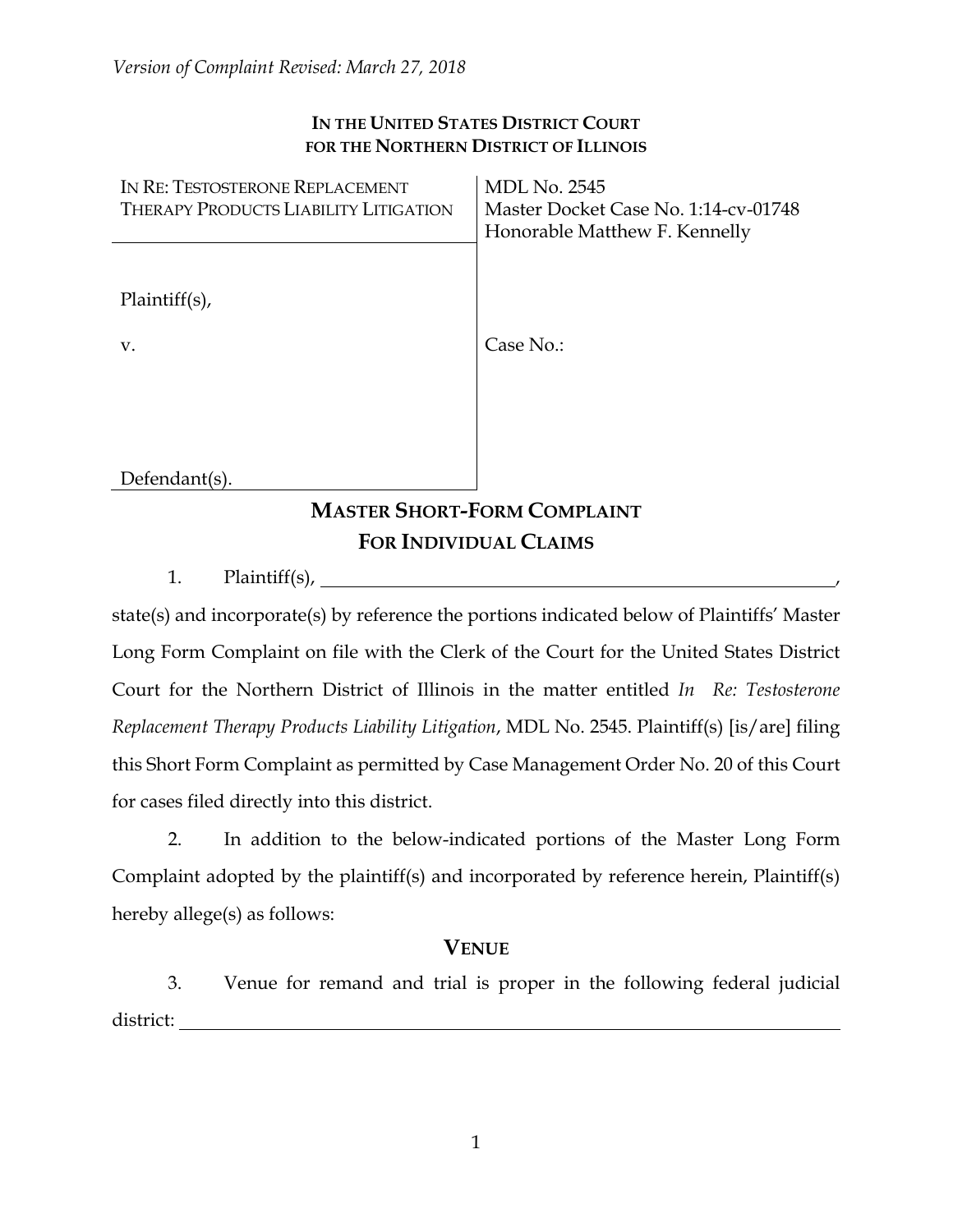# **IDENTIFICATION OF PLAINTIFF(S) AND RELATED INTERESTED PARTIES**

4. Name and citizenship of individual injured by Testosterone Replacement Therapy product(s) ("TRT"):

5. Consortium Claim(s): The following individual(s) allege damages for loss of consortium:

- 6. Survival and/or Wrongful Death claims:
	- a. Name and citizenship of Decedent when he suffered TRT-related injuries and/or death:
	- b. Name and citizenship of individual(s) entitled to bring the claims on behalf of the decedent's estate (e.g., personal representative, administrator, next of kin, successor in interest, etc.)

# **CASE SPECIFIC FACTS REGARDING TRT USE AND INJURIES**

7. Plaintiff is currently a citizen of (city, state):

8. At the time of the TRT-caused injury, [Plaintiff/Decedent] was a citizen of (city, state):

9. [Plaintiff/Decedent] began using TRT as prescribed and indicated on or about the following date:

10. [Plaintiff/Decedent] discontinued TRT use on or about the following date: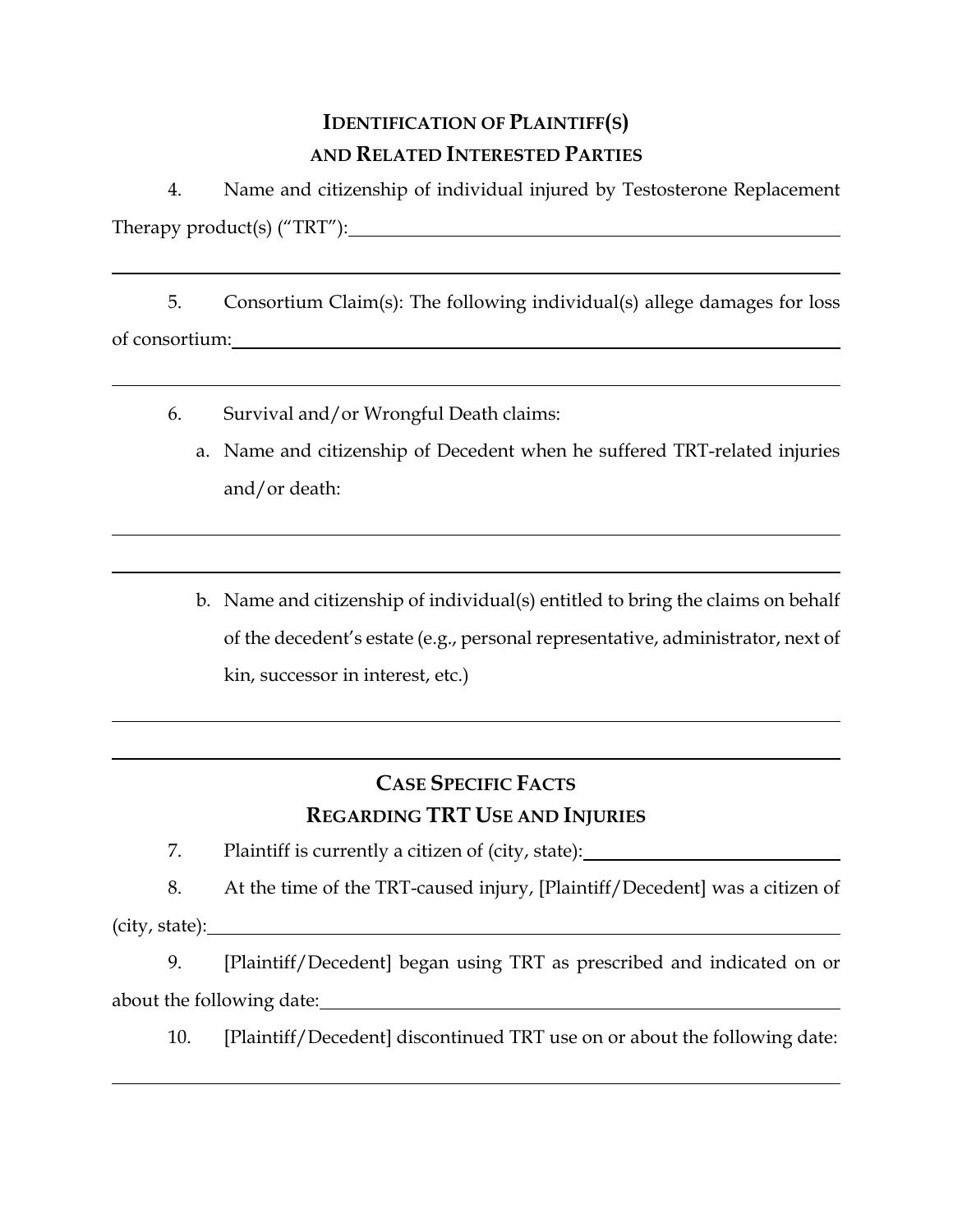11. [Plaintiff/Decedent] used the following TRT products, which Plaintiff contends caused his injury(ies):

- ☐ AndroGel
- ☐ Testim
- ☐ Axiron
- ☐ Androderm ☐ Testopel
- ☐ Fortesta
- ☐ Striant
- ☐ Delatestryl
- $\Box$  Other(s) (please specify): \_\_\_\_\_\_\_\_\_\_\_\_\_\_\_\_\_\_\_\_\_\_\_\_\_\_\_\_\_\_\_\_\_\_\_\_

\_\_\_\_\_\_\_\_\_\_\_\_\_\_\_\_\_\_\_\_\_\_\_\_\_\_\_\_\_\_\_\_\_\_\_\_

- 12. [Plaintiff/Decedent] is suing the following Defendants:
- $\Box$  AbbVie Inc. (IL, DE)  $\Box$  Abbott Laboratories (IL)  $\Box$  AbbVie Products LLC (IL, GA) ☐ Unimed Pharmaceuticals, LLC (IL, DE) ☐ GlaxoSmithKline LLC (PA)  $\Box$  Besins Healthcare, Inc. (DE, VA)  $\Box$  Besins Healthcare, S.A. (Foreign)  $\Box$  Eli Lilly and Company (IN)  $\Box$  Lilly USA, LLC (IN) ☐ Acrux Commercial Pty Ltd. (Foreign)  $\Box$  Acrux DDS Pty Ltd. (Foreign)  $\Box$  Endo Pharmaceuticals Inc. (PA, DE) ☐ Auxilium Pharmaceuticals, LLC (PA, DE)  $\Box$  Actavis, Inc. (NV; NJ)  $\Box$  Actavis Pharma, Inc. (DE, NJ)  $\Box$  Actavis Laboratories UT, Inc. (DE, UT)  $\Box$  Anda, Inc. (FL) ☐ Other(s) (please specify):

13. [Plaintiff/Decedent] is bringing suit against the following Defendant(s),

who did not manufacture TRT and only acted as a distributor for TRT manufacturers:

a. TRT product(s) distributed: b. Conduct supporting claims: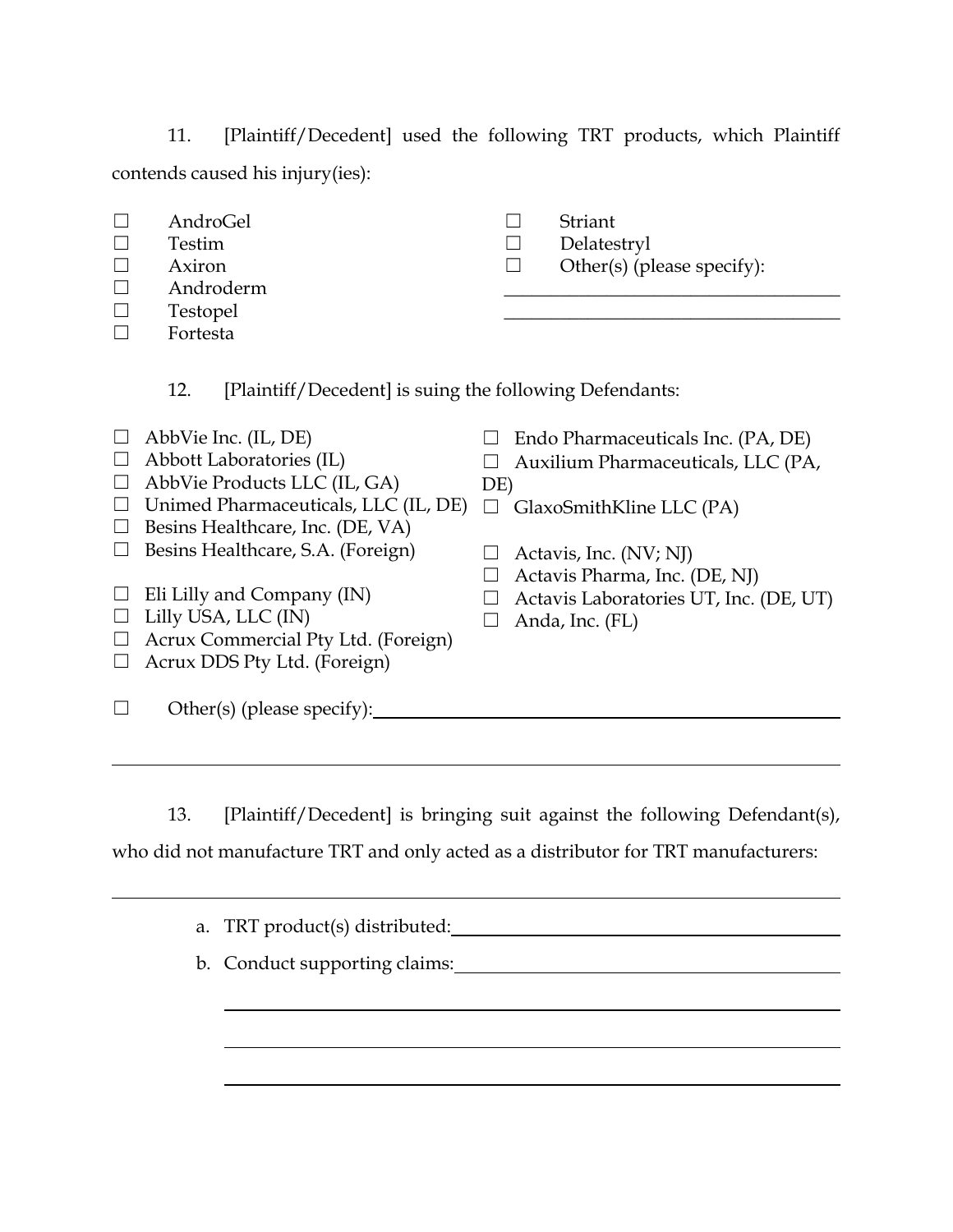14. TRT caused serious injuries and damages including but not limited to the following:

15. Approximate date of TRT injury:

# **ALLEGATIONS, CLAIMS, AND THEORIES OF RECOVERY ADOPTED AND INCORPORATED IN THIS LAWSUIT**

16. Plaintiff(s) hereby adopt(s) and incorporate(s) by reference as if set forth fully herein, all common allegations contained in paragraphs 1 through 469 of the Master Long Form Complaint on file with the Clerk of the Court for the United States District Court for the Northern District of Illinois in the matter entitled *In Re: Testosterone Replacement Therapy Products Liability Litigation*, MDL No. 2545.

17. Plaintiff(s) hereby adopt(s) and incorporate(s) by reference as if set forth fully herein, the following damages and causes of action of the Master Long Form Complaint on file with the Clerk of the Court for the United States District Court for the Northern District of Illinois in the matter entitled *In Re: Testosterone Replacement Therapy Products Liability Litigation*, MDL No. 2545:

- ☐ Count I Strict Liability Design Defect
- ☐ Count II Strict Liability Failure to Warn
- ☐ Count III Negligence
- ☐ Count IV Negligent Misrepresentation
- $\Box$  Count V Breach of Implied Warranty of Merchantability
- ☐ Count VI Breach of Express Warranty
- ☐ Count VII Fraud